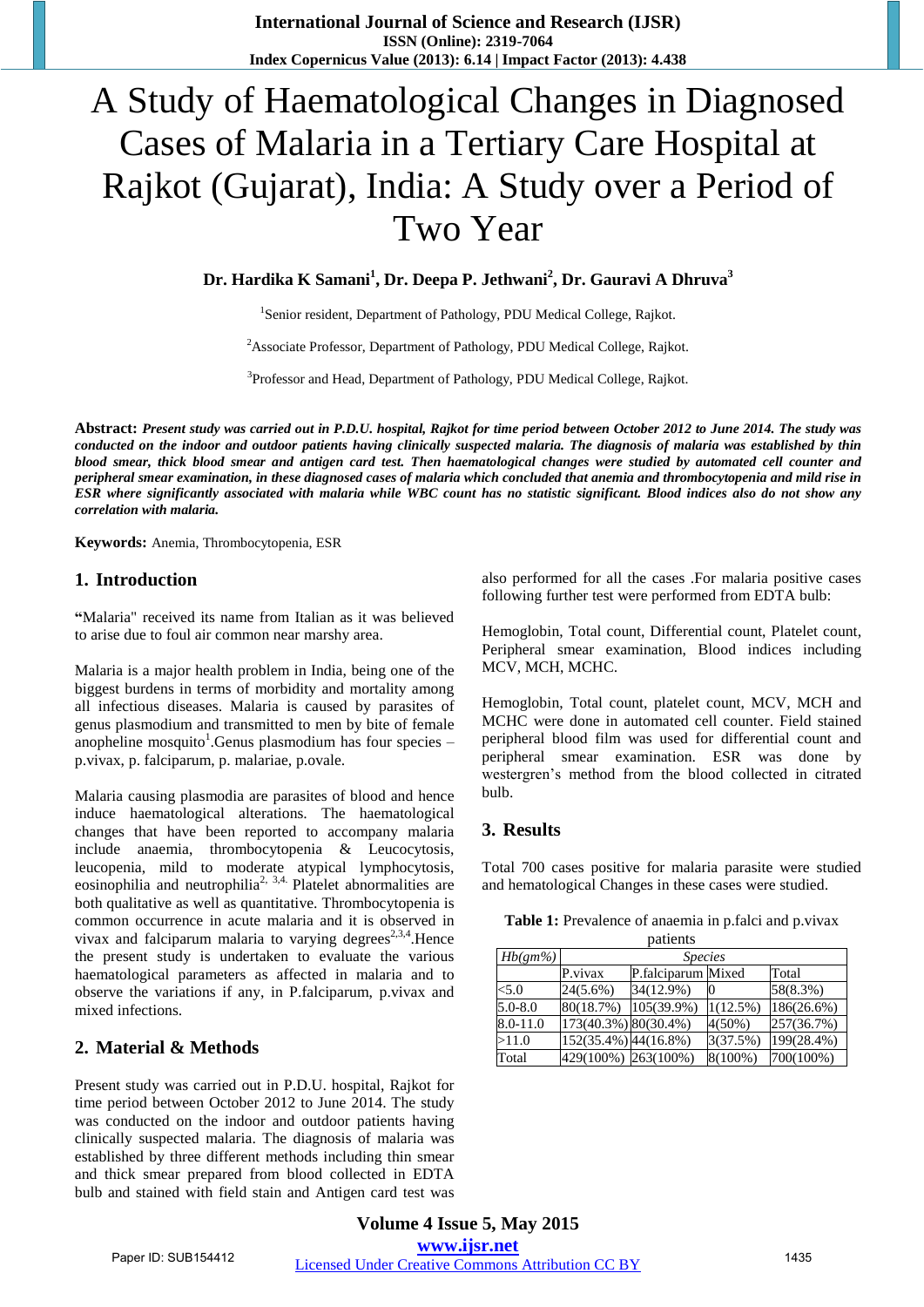**International Journal of Science and Research (IJSR) ISSN (Online): 2319-7064 Index Copernicus Value (2013): 6.14 | Impact Factor (2013): 4.438** 



This study show that 71.6% patient of malaria were having Hb level <11.0gm% i.e. 71.6% patients were anaemic and only 28.4% patients were having Hb level >11.0gm%.RBC indices showed no consistent findings. PS picture was of normochromic normocytic type in 55% of case and in 33% of cases it was of hypochromic microcytic type

**Table 2:** Relationship of ESR with falciparum and vivax

| malaria               |                |              |           |                   |  |
|-----------------------|----------------|--------------|-----------|-------------------|--|
| ESR(mm for            | <b>Species</b> |              |           |                   |  |
| 1 <sup>st</sup> hour) |                |              |           |                   |  |
|                       | P.vivax        | P.falciparum | Mixed     | Total             |  |
| < 10                  | 68(15.9%)      | 35(13.3%)    | 2(25%)    | 105(15%)          |  |
| 10-50                 | 258(60.1%)     | 141(53.6%)   | $4(50\%)$ | 403(57.6%)        |  |
| 50-100                | 95(22.1%)      | 77(29.3%)    | 2(25%)    | 174(24.8%)        |  |
| >100                  | $8(1.9\%)$     | $10(3.8\%)$  |           | $18(2.6\%)$       |  |
| Total                 | 429(100%)      | 263(100%)    |           | 8(100%) 700(100%) |  |



 60.1% AND 53.6% Cases of p.vivax and p.falci were having mild increase ESR , 22.1% and 29.3% cases of p.vivax and p.falci were having moderate increase ESR. Only 2.6% of total cases have severely raised ESR and only 15% of total cases were having normal ESR.

**Table 3:** Total WBC count in falciparum and vivax malaria

| TLC (cells/cumm) Species |                     |                       |        |                      |
|--------------------------|---------------------|-----------------------|--------|----------------------|
|                          | P.vivax             | P.falciparum Mixed    |        | Total                |
| < 4000                   | 68(15.9%)           | 49(18.7%)             | 2(25%) | 119(17%)             |
| 4000-11000               |                     | 330(76.9%) 210(79.8%) | 6(75%) | 546(78%)             |
| >11000                   | $31(7.2\%)$         | $4(1.5\%)$            |        | 35(5%)               |
| Total                    | 429(100%) 263(100%) |                       |        | $8(100\%)$ 700(100%) |



Total 78% cases were having normal WBC count, while total 17% cases were having leucopenia and only total 5% cases were having leucocytosis.

| Table 4: Variation in platelet count in cases of falciparum |
|-------------------------------------------------------------|
| and vivax malaria                                           |

| Platelet          | <i>Species</i> |                       |          |               |
|-------------------|----------------|-----------------------|----------|---------------|
| count(cells/cumm) |                |                       |          |               |
|                   | P.vivax        | P.falciparum Mixed    |          | Total         |
| < 50000           | 75(17.5%)      | 44(16.7%)             | 1(12.5%) | $120(17.1\%)$ |
| 50000-150000      |                | 260(60.6%) 154(58.6%) | 5(62.5%) | 419(59.9%)    |
| 150000-450000     | 94(21.9%)      | 65(24.7%)             | 2(25%)   | 161(23%)      |
| Total             | 429(100%)      | $263(100\%)$          | 8(100%)  | 700(100%)     |



Only 23% total cases were having normal platelet count while total 17.1% cases were having platelet count <50,000 and 59.9% total cases were having platelet count between 50,000 to 1.5 lacs. Significant species wise difference was not noted.

#### **4. Discussion**

Prevalence of anemia in our studywas 71.6%cases had anemia which is comparable with Haroon et  $al^5$  (71%), Bashwari et al<sup>6</sup> (59.2%), Aslam et al<sup>7</sup> (61%). In present study 85% cases had raised ESR which is comparable with Das et al  $(87.3%)$  and Khan et al<sup>8</sup> 1996,  $(46%)$ . Leucopenia was seen in 17% of the total cases in present study and leukocytosis in 5% of cases which is comparable with Bashawariet al<sup>6</sup>, 13.3% had low and 7.2% had high WBC